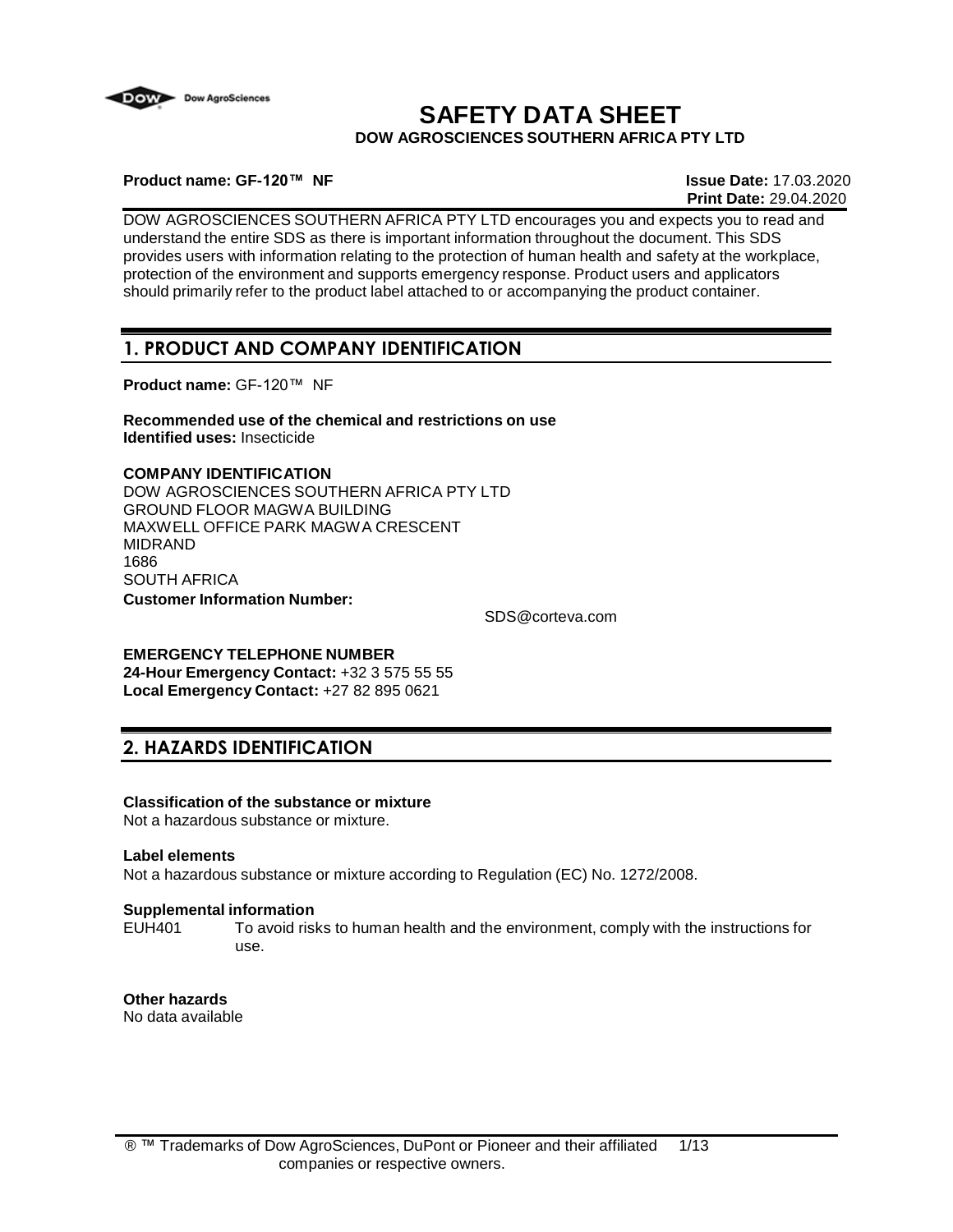# **3. COMPOSITION/INFORMATION ON INGREDIENTS**

| This product is a mixture.                                                      |                      |                  |                                                        |
|---------------------------------------------------------------------------------|----------------------|------------------|--------------------------------------------------------|
| <b>CASRN/</b><br>$EC-No.$<br>Index-No.                                          | <b>Concentration</b> | <b>Component</b> | <b>Classification</b>                                  |
| <b>CASRN</b><br>168316-95-8<br>EC-No.<br>434-300-1<br>Index-No.<br>603-209-00-0 | 0,02%                | Spinosad         | Aquatic Acute - 1 - H400<br>Aquatic Chronic - 1 - H410 |
| <b>CASRN</b><br>$57 - 55 - 6$<br>EC-No.<br>200-338-0<br>Index-No.               | $>= 1.0 - < 3.0 \%$  | Propylene glycol | Not classified                                         |

For the full text of the H-Statements mentioned in this Section, see Section 16.

## **4. FIRST AID MEASURES**

### **Description of first aid measures**

**General advice:**

If potential for exposure exists refer to Section 8 for specific personal protective equipment.

**Inhalation:** Move person to fresh air. If person is not breathing, call an emergency responder or ambulance, then give artificial respiration; if by mouth to mouth use rescuer protection (pocket mask etc). Call a poison control center or doctor for treatment advice.

**Skin contact:** Take off contaminated clothing. Rinse skin immediately with plenty of water for 15-20 minutes. Call a poison control center or doctor for treatment advice. Suitable emergency safety shower facility should be available in work area.

**Eye contact:** Hold eyes open and rinse slowly and gently with water for 15-20 minutes. Remove contact lenses, if present, after the first 5 minutes, then continue rinsing eyes. Call a poison control center or doctor for treatment advice. Suitable emergency eye wash facility should be available in work area.

**Il Ingestion:** No emergency medical treatment necessary.

#### **Most important symptoms and effects, both acute and delayed:**

Aside from the information found under Description of first aid measures (above) and Indication of immediate medical attention and special treatment needed (below), any additional important symptoms and effects are described in Section 11: Toxicology Information.

#### **Indication of any immediate medical attention and special treatment needed**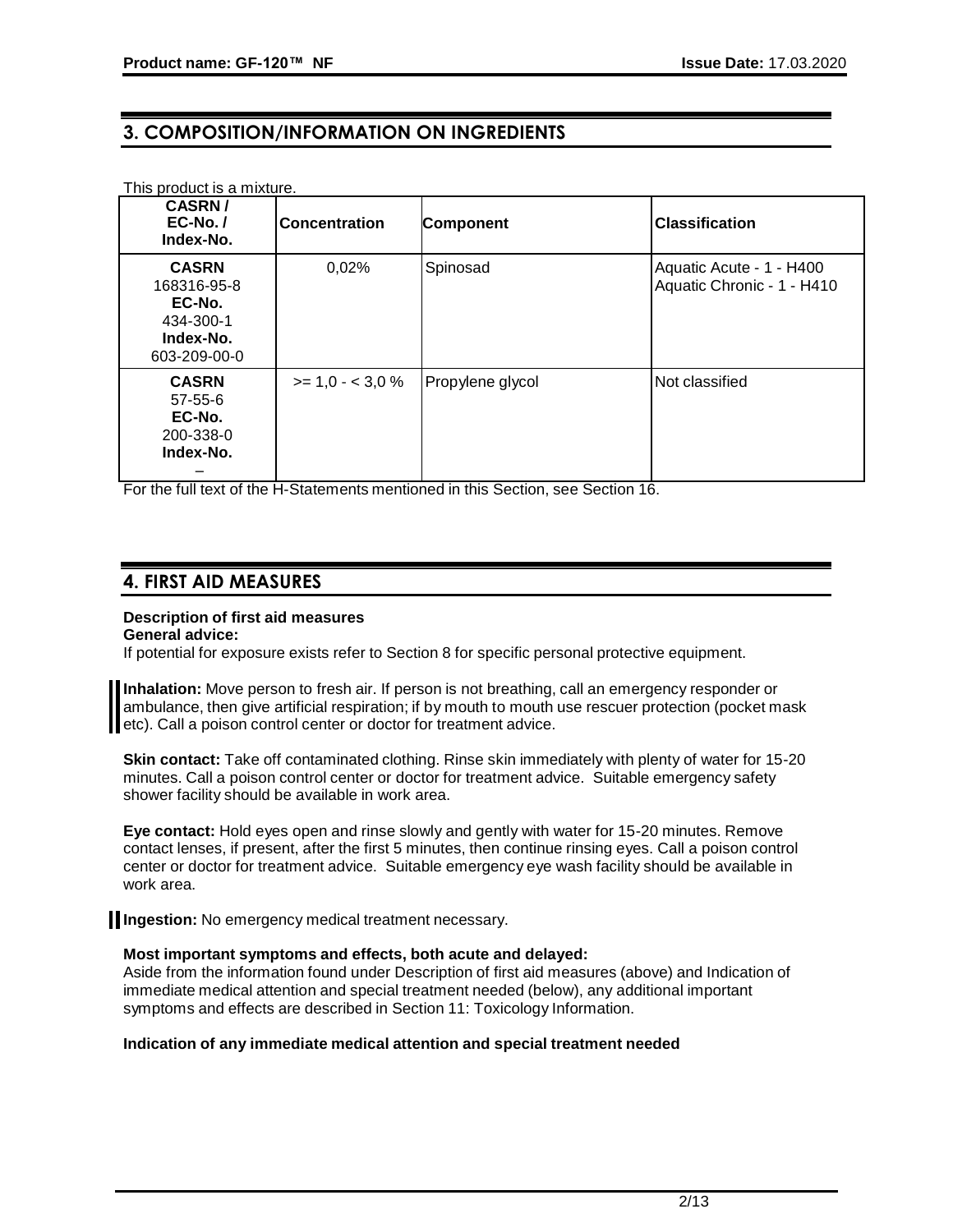**Notes to physician:** No specific antidote. Treatment of exposure should be directed at the control of symptoms and the clinical condition of the patient. Have the Safety Data Sheet, and if available, the product container or label with you when calling a poison control center or doctor, or going for treatment.

# **5. FIREFIGHTING MEASURES**

**Suitable extinguishing media:** To extinguish combustible residues of this product use water fog, carbon dioxide, dry chemical or foam.

**Unsuitable extinguishing media:** No data available

#### **Special hazards arising from the substance or mixture**

**Hazardous combustion products:** Under fire conditions some components of this product may decompose. The smoke may contain unidentified toxic and/or irritating compounds. Combustion products may include and are not limited to: Nitrogen oxides. Carbon monoxide. Carbon dioxide.

**Unusual Fire and Explosion Hazards:** This material will not burn until the water has evaporated. Residue can burn. If exposed to fire from another source and water is evaporated, exposure to high temperatures may cause toxic fumes.

#### **Advice for firefighters**

**Fire Fighting Procedures:** Keep people away. Isolate fire and deny unnecessary entry. Use water spray to cool fire exposed containers and fire affected zone until fire is out and danger of reignition has passed. To extinguish combustible residues of this product use water fog, carbon dioxide, dry chemical or foam. Contain fire water run-off if possible. Fire water run-off, if not contained, may cause environmental damage. Review the "Accidental Release Measures" and the "Ecological Information" sections of this (M)SDS.

**Special protective equipment for firefighters:** Wear positive-pressure self-contained breathing apparatus (SCBA) and protective fire fighting clothing (includes fire fighting helmet, coat, trousers, boots, and gloves). If protective equipment is not available or not used, fight fire from a protected location or safe distance.

# **6. ACCIDENTAL RELEASE MEASURES**

**Personal precautions, protective equipment and emergency procedures:** Isolate area. Keep unnecessary and unprotected personnel from entering the area. Refer to section 7, Handling, for additional precautionary measures. Use appropriate safety equipment. For additional information, refer to Section 8, Exposure Controls and Personal Protection.

**Environmental precautions:** Prevent from entering into soil, ditches, sewers, waterways and/or groundwater. See Section 12, Ecological Information. Spills or discharge to natural waterways is likely to kill aquatic organisms.

**Methods and materials for containment and cleaning up:** Contain spilled material if possible. Small spills: Absorb with materials such as: Clay. Dirt. Sand. Sweep up. Collect in suitable and properly labeled containers. Large spills: Contact the company for clean-up assistance. See Section 13, Disposal Considerations, for additional information.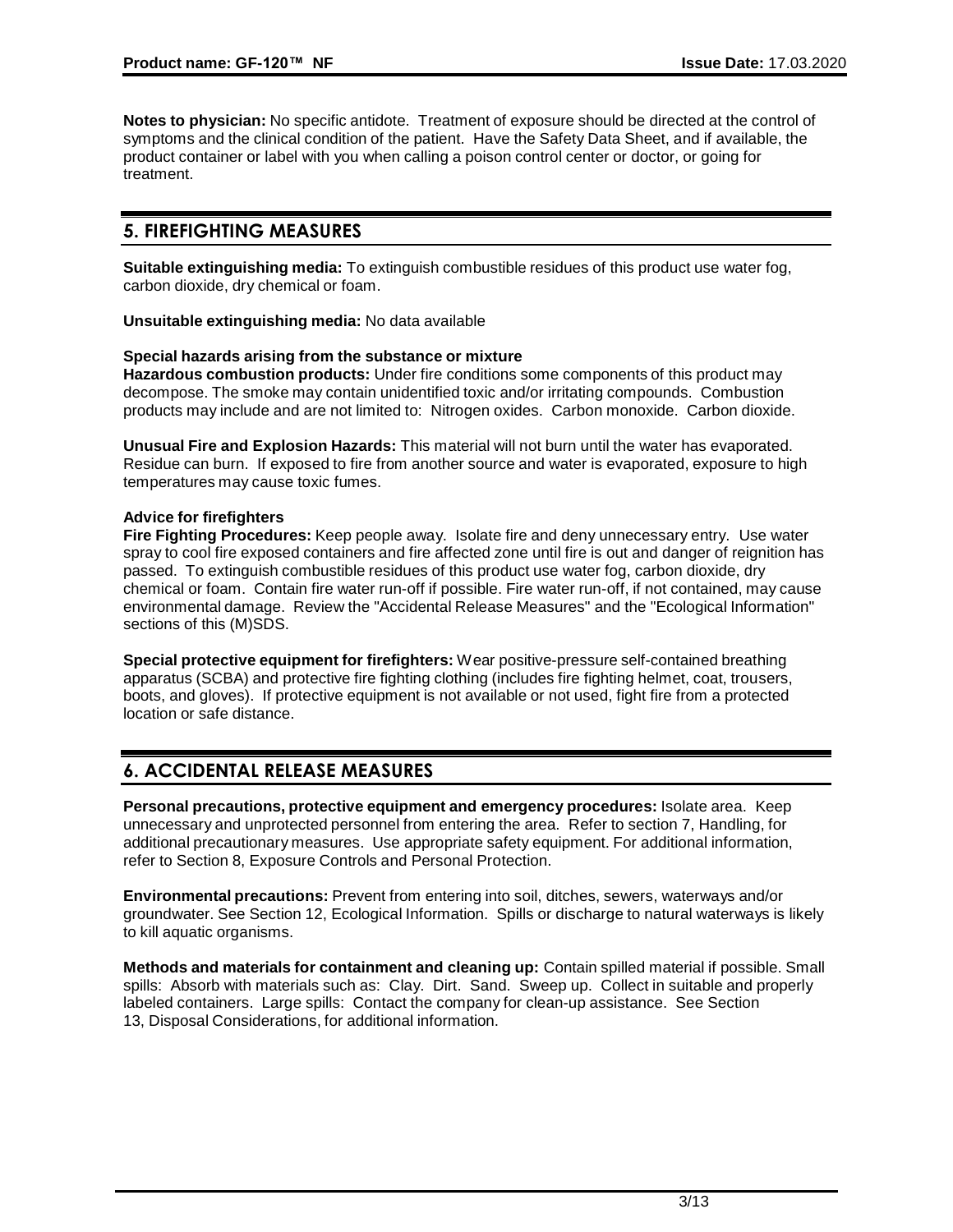# **7. HANDLING AND STORAGE**

**Precautions for safe handling:** Keep out of reach of children. Do not swallow. Avoid contact with eyes, skin, and clothing. Avoid breathing vapor or mist. Wash thoroughly after handling. Keep container closed. Use with adequate ventilation. See Section 8, EXPOSURE CONTROLS AND PERSONAL PROTECTION.

**Conditions for safe storage:** Store in a dry place. Store in original container. Keep container tightly closed when not in use. Do not store near food, foodstuffs, drugs or potable water supplies.

# **8. EXPOSURE CONTROLS/PERSONAL PROTECTION**

### **Control parameters**

If exposure limits exist, they are listed below. If no exposure limits are displayed, then no values are applicable.

| <b>Component</b> | <b>Regulation</b> | Type of listing | <b>Value/Notation</b> |
|------------------|-------------------|-----------------|-----------------------|
| Spinosad         | Dow IHG           | TWA             | $0,3$ mg/m $3$        |
| Propylene glycol | US WEEL           | TWA             | $10 \text{ mg/m}$ 3   |
|                  | ZA OEL            | TWA OEL-RL      | $10 \text{ mg/m}$ 3   |
|                  |                   | particulate     |                       |
|                  | ZA OEL            | TWA OEL-RL      | 470 mg/m3 150 ppm     |
|                  |                   | Vapour +        |                       |
|                  |                   | particulates    |                       |

RECOMMENDATIONSIN THIS SECTION ARE FOR MANUFACTURING, COMMERCIAL BLENDING AND PACKAGING WORKERS. APPLICATORS AND HANDLERS SHOULD SEE THE PRODUCT LABEL FOR PROPER PERSONAL PROTECTIVE EQUIPMENT AND CLOTHING.

### **Exposure controls**

**Engineering controls:** Use local exhaust ventilation, or other engineering controls to maintain airborne levels below exposure limit requirements or guidelines. If there are no applicable exposure limit requirements or guidelines, general ventilation should be sufficient for most operations. Local exhaust ventilation may be necessary for some operations.

#### **Individual protection measures**

**Eye/face protection:** Use chemical goggles. Chemical goggles should be consistent with EN 166 or equivalent.

### **Skin protection**

**Hand protection:** Use chemical resistant gloves classified under Standard EN374: Protective gloves against chemicals and micro-organisms. Examples of preferred glove barrier materials include: Neoprene. Nitrile/butadiene rubber ("nitrile" or "NBR"). Polyvinyl chloride ("PVC" or "vinyl"). When prolonged or frequently repeated contact may occur, a glove with a protection class of 4 or higher (breakthrough time greater than 120 minutes according to EN 374) is recommended. When only brief contact is expected, a glove with a protection class of 1 or higher (breakthrough time greater than 10 minutes according to EN 374) is recommended. Glove thickness alone is not a good indicator of the level of protection a glove provides against a chemical substance as this level of protection is also highly dependent on the specific composition of the material that the glove is fabricated from. The thickness of the glove must, depending on model and type of material, generally be more than 0.35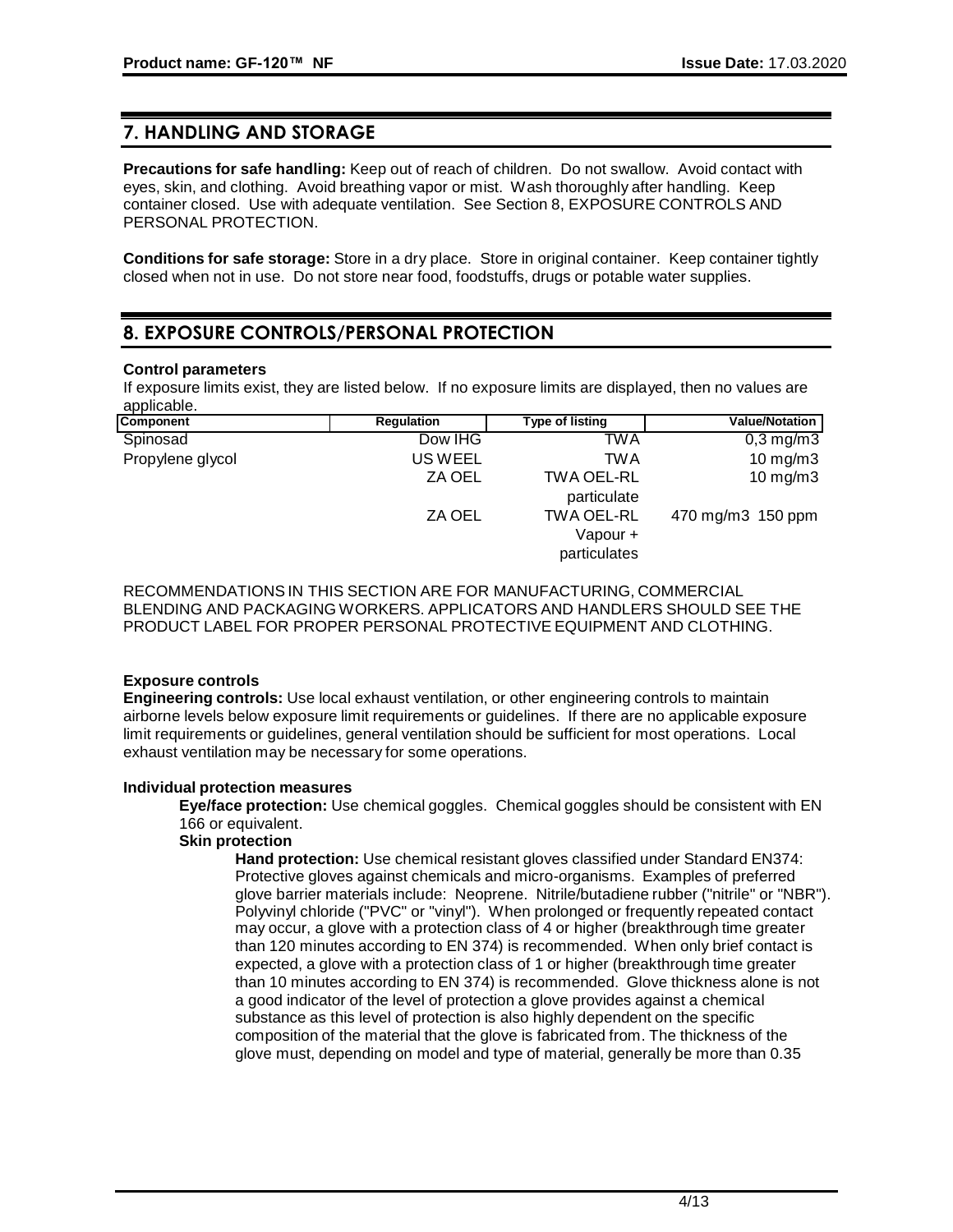mm to offer sufficient protection for prolonged and frequent contact with the substance. As an exception to this general rule it is known that multilayer laminate gloves may offer prolonged protection at thicknesses less than 0.35 mm. Other glove materials with a thickness of less than 0.35 mm may offer sufficient protection when only brief contact is expected. NOTICE: The selection of a specific glove for a particular application and duration of use in a workplace should also take into account all relevant workplace factors such as, but not limited to: Other chemicals which may be handled, physical requirements (cut/puncture protection, dexterity, thermal protection), potential body reactions to glove materials, as well as the instructions/specifications provided by the glove supplier.

**Other protection:** Use protective clothing chemically resistant to this material. Selection of specific items such as face shield, boots, apron, or full body suit will depend on the task.

**Respiratory protection:** Respiratory protection should be worn when there is a potential to exceed the exposure limit requirements or guidelines. If there are no applicable exposure limit requirements or guidelines, wear respiratory protection when adverse effects, such as respiratory irritation or discomfort have been experienced, or where indicated by your risk assessment process. For most conditions no respiratory protection should be needed; however, if discomfort is experienced, use an approved air-purifying respirator. Use the following CE approved air-purifying respirator: Organic vapor cartridge with a particulate pre-filter, type AP2 (meeting standard EN 14387).

# **9. PHYSICAL AND CHEMICAL PROPERTIES**

| <b>Physical state</b>                             | Liquid.                      |
|---------------------------------------------------|------------------------------|
| Color                                             | <b>Brown</b>                 |
| Odor                                              | Acidic                       |
| <b>Odor Threshold</b>                             | No data available            |
| pH                                                | 4,7 100% pH Electrode (neat) |
| <b>Melting point/range</b>                        | Not applicable               |
| <b>Freezing point</b>                             | No data available            |
| Boiling point (760 mmHg)                          | No data available            |
| <b>Flash point</b>                                | closed cup $> 100$ °C        |
| <b>Evaporation Rate (Butyl Acetate</b>            | No data available            |
| $= 1$                                             |                              |
| Flammability (solid, gas)                         | No data available            |
| <b>Lower explosion limit</b>                      | No data available            |
| <b>Upper explosion limit</b>                      | No data available            |
| <b>Vapor Pressure</b>                             | No data available            |
| <b>Relative Vapor Density (air = 1)</b>           | No data available            |
| <b>Relative Density (water = 1)</b>               | No data available            |
| <b>Water solubility</b>                           | Soluble                      |
|                                                   |                              |
| <b>Partition coefficient: n-</b><br>octanol/water | No data available            |
|                                                   |                              |
| <b>Auto-ignition temperature</b>                  | No data available            |
| <b>Decomposition temperature</b>                  | No test data available       |
|                                                   |                              |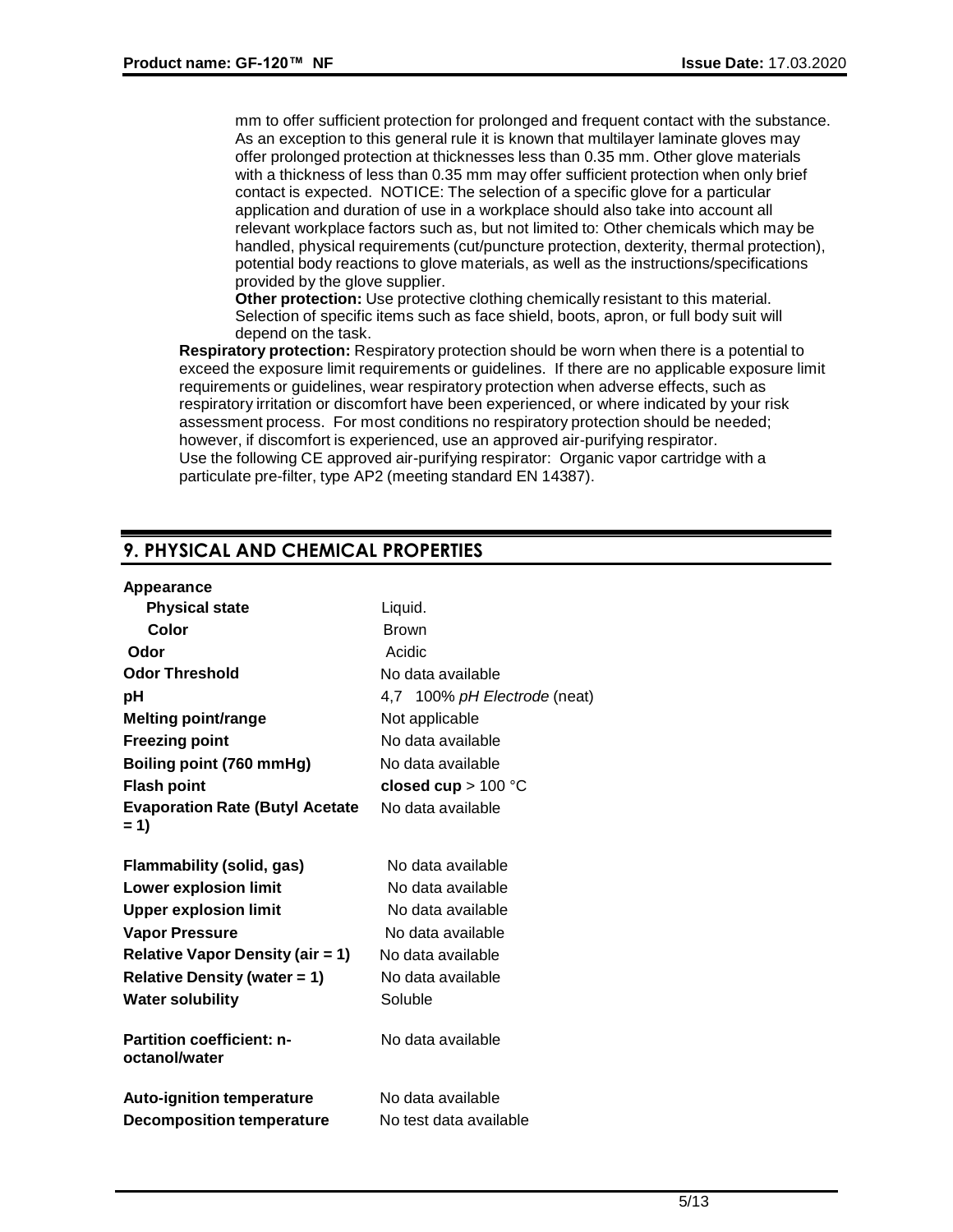| <b>Dynamic Viscosity</b>    | No data available           |
|-----------------------------|-----------------------------|
| <b>Kinematic Viscosity</b>  | No data available           |
| <b>Explosive properties</b> | No data available           |
| <b>Oxidizing properties</b> | No data available           |
| <b>Liquid Density</b>       | 1,2 g/ml at 20 $^{\circ}$ C |
| Molecular weight            | No data available           |

NOTE: The physical data presented above are typical values and should not be construed as a specification.

## **10. STABILITY AND REACTIVITY**

**Reactivity:** No dangerous reaction known under conditions of normal use.

**Chemical stability:** Thermally stable at recommended temperatures and pressures.

**Possibility of hazardous reactions:** Polymerization will not occur.

**Conditions to avoid:** Some components of this product can decompose at elevated temperatures.

**Incompatible materials:** None known.

**Hazardous decomposition products:** Decomposition products depend upon temperature, air supply and the presence of other materials. Decomposition products can include and are not limited to: Carbon monoxide. Carbon dioxide. Nitrogen oxides.

# **11. TOXICOLOGICAL INFORMATION**

*Toxicological information appears in this section when such data is available.*

#### **Acute toxicity**

#### **Acute oral toxicity**

Very low toxicity if swallowed. Harmful effects not anticipated from swallowing small amounts.

As product: LD50, Rat, female, > 5 000 mg/kg

#### **Acute dermal toxicity**

Prolonged skin contact is unlikely to result in absorption of harmful amounts.

As product: LD50, Rat, male and female, > 5 000 mg/kg

#### **Acute inhalation toxicity**

Prolonged exposure is not expected to cause adverse effects. Excessive exposure may cause irritation to upper respiratory tract (nose and throat).

As product: LC50, Rat, male and female, 4 Hour, dust/mist, > 5,18 mg/l No deaths occurred at this concentration.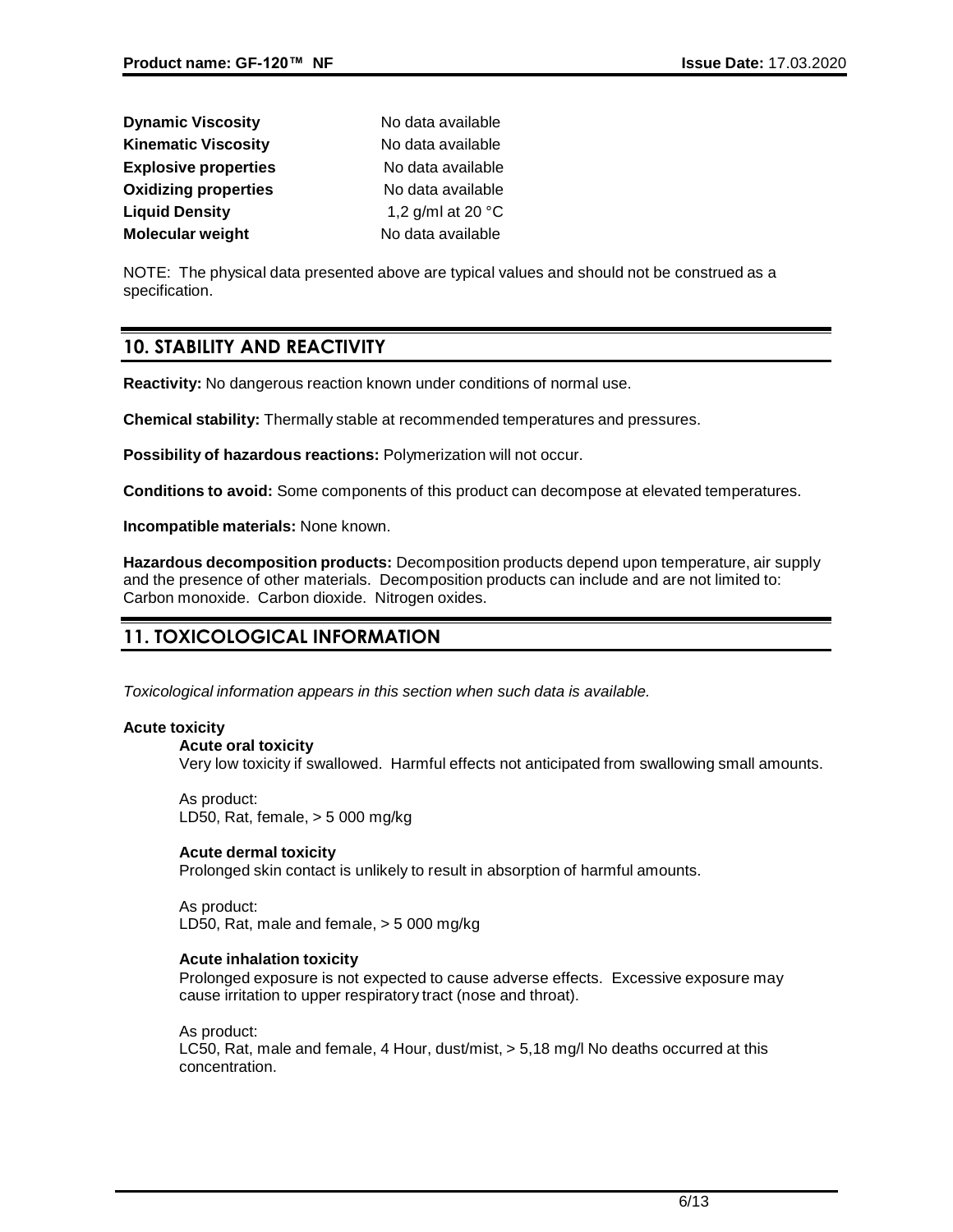#### **Skin corrosion/irritation**

Brief contact may cause slight skin irritation with local redness.

### **Serious eye damage/eye irritation**

May cause moderate eye irritation. Corneal injury is unlikely.

### **Sensitization**

As product: Did not cause allergic skin reactions when tested in guinea pigs.

For respiratory sensitization: No relevant data found.

### **Specific Target Organ Systemic Toxicity (Single Exposure)**

Evaluation of available data suggests that this material is not an STOT-SE toxicant.

### **Specific Target Organ Systemic Toxicity (Repeated Exposure)**

For the active ingredient(s): In animals, Spinosad has been shown to cause vacuolization of cells in various tissues. Dose levels producing these effects were many times higher than any dose levels expected from exposure due to use. For the minor component(s): Repeated excessive exposures may cause Diarrhea.

#### **Carcinogenicity**

For the active ingredient(s): Did not cause cancer in laboratory animals. Contains component(s) which did not cause cancer in laboratory animals.

#### **Teratogenicity**

For the active ingredient(s): Did not cause birth defects or other effects in the fetus even at doses which caused toxic effects in the mother. For the component(s) tested: Did not cause birth defects or any other fetal effects in laboratory animals.

#### **Reproductive toxicity**

For the active ingredient(s): In laboratory animal studies, effects on reproduction have been seen only at doses that produced significant toxicity to the parent animals.

For the minor component(s): In animal studies, has been shown to interfere with reproduction. In animal studies, has been shown to interfere with fertility. However, the relevance of this to humans is unknown.

#### **Mutagenicity**

For the active ingredient(s): In vitro genetic toxicity studies were negative. Animal genetic toxicity studies were negative. For the minor component(s): In vitro genetic toxicity studies were negative in some cases and positive in other cases.

#### **Aspiration Hazard**

Based on available information, aspiration hazard could not be determined.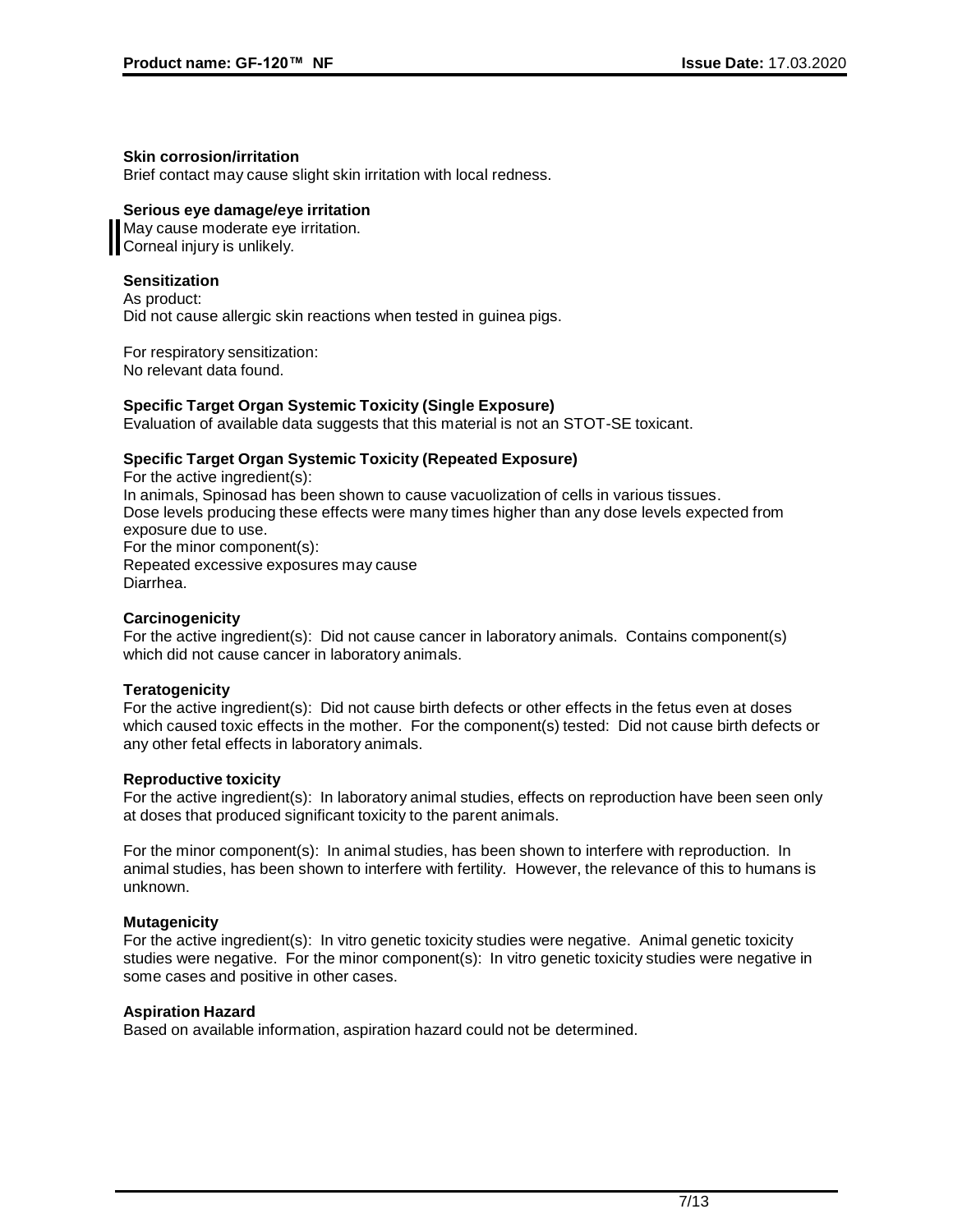# **12. ECOLOGICAL INFORMATION**

*Ecotoxicological information appears in this section when such data is available.*

#### **Toxicity**

#### **Spinosad**

#### **Acute toxicity to fish**

Material is very toxic to aquatic organisms (LC50/EC50/IC50 below 1 mg/L in the most sensitive species).

LC50, Cyprinus carpio (Carp), 96 Hour, 4 g/L, OECD Test Guideline 203 or Equivalent LC50, Rainbow trout (Oncorhynchus mykiss), 96 Hour, 27 mg/l

LC50, Lepomis macrochirus (Bluegill sunfish), 96 Hour, 5,9 mg/l

#### **Acute toxicity to aquatic invertebrates**

EC50, Daphnia magna (Water flea), 48 Hour, > 1 mg/l, OECD Test Guideline 202 or **Equivalent** EC50, Chironomus sp. (midge), 48 Hour, 0,014 mg/l

#### **Acute toxicity to algae/aquatic plants**

EbC50, diatom Navicula sp., 5 d, Biomass, 0,107 mg/l EbC50, Pseudokirchneriella subcapitata (green algae), 7 d, 39 mg/l EC50, Lemna gibba, 14 d, 10,6 mg/l EC50, blue-green alga Anabaena flos-aquae, 120 Hour, 6,1 mg/l

#### **Toxicity to bacteria**

Bacteria, > 100 mg/l

#### **Chronic toxicity to fish**

NOEC, Oncorhynchus mykiss (rainbow trout), flow-through test, mortality, 0,5 mg/l

#### **Chronic toxicity to aquatic invertebrates**

NOEC, Daphnia magna (Water flea), 0,0012 mg/l

#### **Toxicity to Above Ground Organisms**

Material is practically non-toxic to birds on an acute basis (LD50 > 2000 mg/kg). Material is practically non-toxic to birds on a dietary basis (LC50 > 5000 ppm). oral LD50, Colinus virginianus (Bobwhite quail), > 2000mg/kg bodyweight. dietary LC50, Colinus virginianus (Bobwhite quail), 5 d, > 5253mg/kg diet. oral LD50, Apis mellifera (bees), 48 Hour, 0,06micrograms/bee contact LD50, Apis mellifera (bees), 48 Hour, 0,05micrograms/bee

#### **Toxicity to soil-dwelling organisms**

LC50, Eisenia fetida (earthworms), 14 d, > 970 mg/kg

#### **Propylene glycol**

#### **Acute toxicity to fish**

Material is not classified as dangerous to aquatic organisms (LC50/EC50/IC50/LL50/EL50 greater than 100 mg/L in most sensitive species). LC50, Oncorhynchus mykiss (rainbow trout), static test, 96 Hour, 40 613 mg/l, OECD Test Guideline 203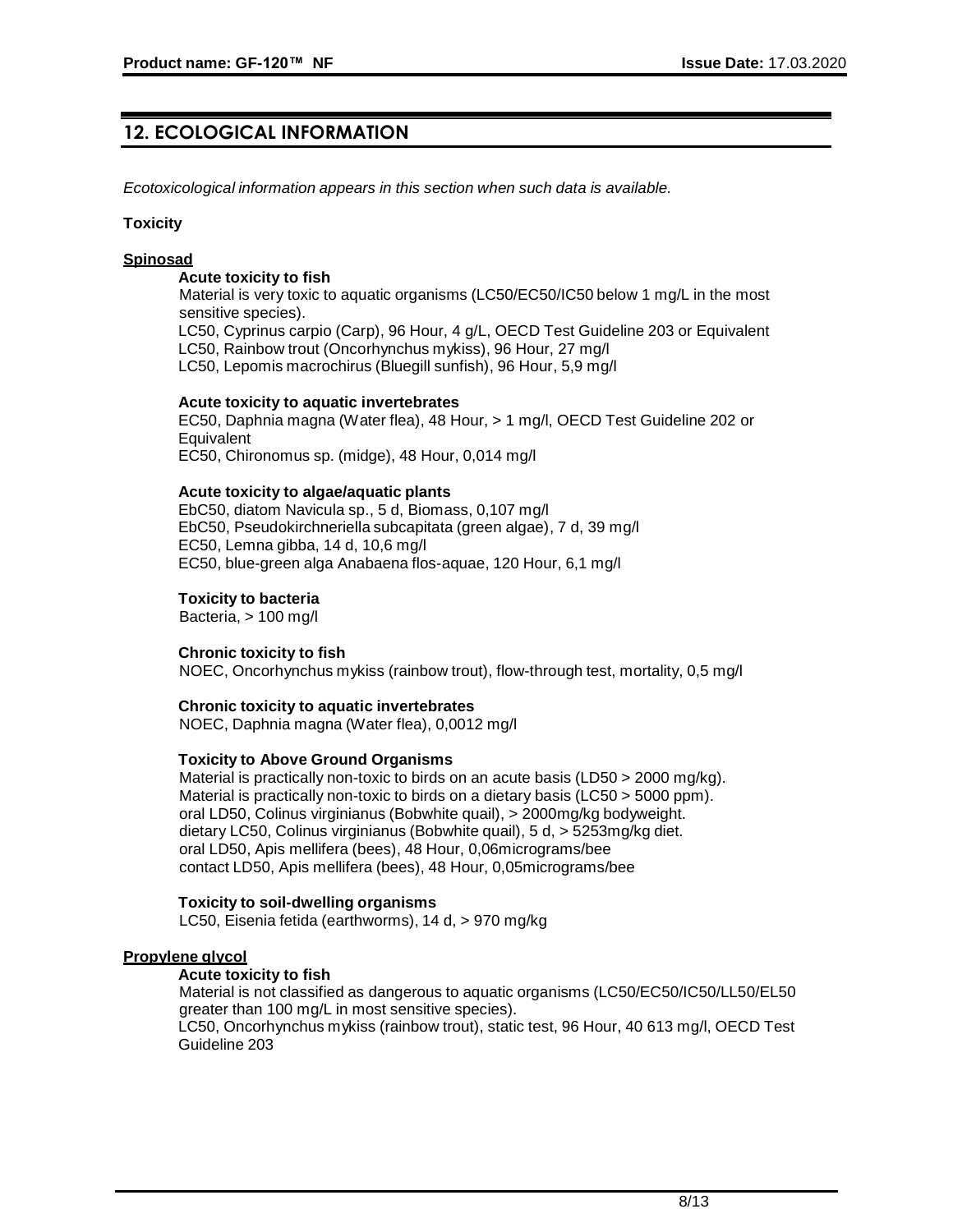#### **Acute toxicity to aquatic invertebrates**

LC50, Ceriodaphnia dubia (water flea), static test, 48 Hour, 18 340 mg/l, OECD Test Guideline 202

#### **Acute toxicity to algae/aquatic plants**

ErC50, Pseudokirchneriella subcapitata (green algae), 96 Hour, Growth rate inhibition, 19 000 mg/l, OECD Test Guideline 201

#### **Toxicity to bacteria**

NOEC, Pseudomonas putida, 18 Hour, > 20 000 mg/l

#### **Chronic toxicity to aquatic invertebrates**

NOEC, Ceriodaphnia dubia (water flea), semi-static test, 7 d, number of offspring, 13 020 mg/l

#### **Persistence and degradability**

#### **Spinosad**

**Biodegradability:** Surface photodegradation is expected with exposure to sunlight. Material is not readily biodegradable according to OECD/EEC guidelines. 10-day Window: Fail **Biodegradation:** < 1 % **Exposure time:** 28 d **Method:** OECD Test Guideline 301B or Equivalent

#### **Stability in Water (1/2-life)**

Hydrolysis, pH 5, Half-life Temperature 25 °C, Stable Hydrolysis, pH 7, Half-life Temperature 25 °C, Stable Hydrolysis, half-life, 200 - 259 d, pH 9, Half-life Temperature 25 °C Hydrolysis, half-life, 0,84 - 0,96 d, pH 7

### **Propylene glycol**

**Biodegradability:** Material is readily biodegradable. Passes OECD test(s) for ready biodegradability. Biodegradation may occur under anaerobic conditions (in the absence of oxygen). 10-day Window: Pass **Biodegradation:** 81 % **Exposure time:** 28 d **Method:** OECD Test Guideline 301F or Equivalent 10-day Window: Not applicable **Biodegradation:** 96 % **Exposure time:** 64 d **Method:** OECD Test Guideline 306 or Equivalent

#### **Bioaccumulative potential**

#### **Spinosad**

**Bioaccumulation:** For similar active ingredient(s). Spinosyn A. Bioconcentration potential is moderate (BCF between 100 and 3000 or Log Pow between 3 and 5). **Partition coefficient: n-octanol/water(log Pow):** 4,01 **Bioconcentration factor (BCF):** 114 Oncorhynchus mykiss (rainbow trout)

#### **Propylene glycol**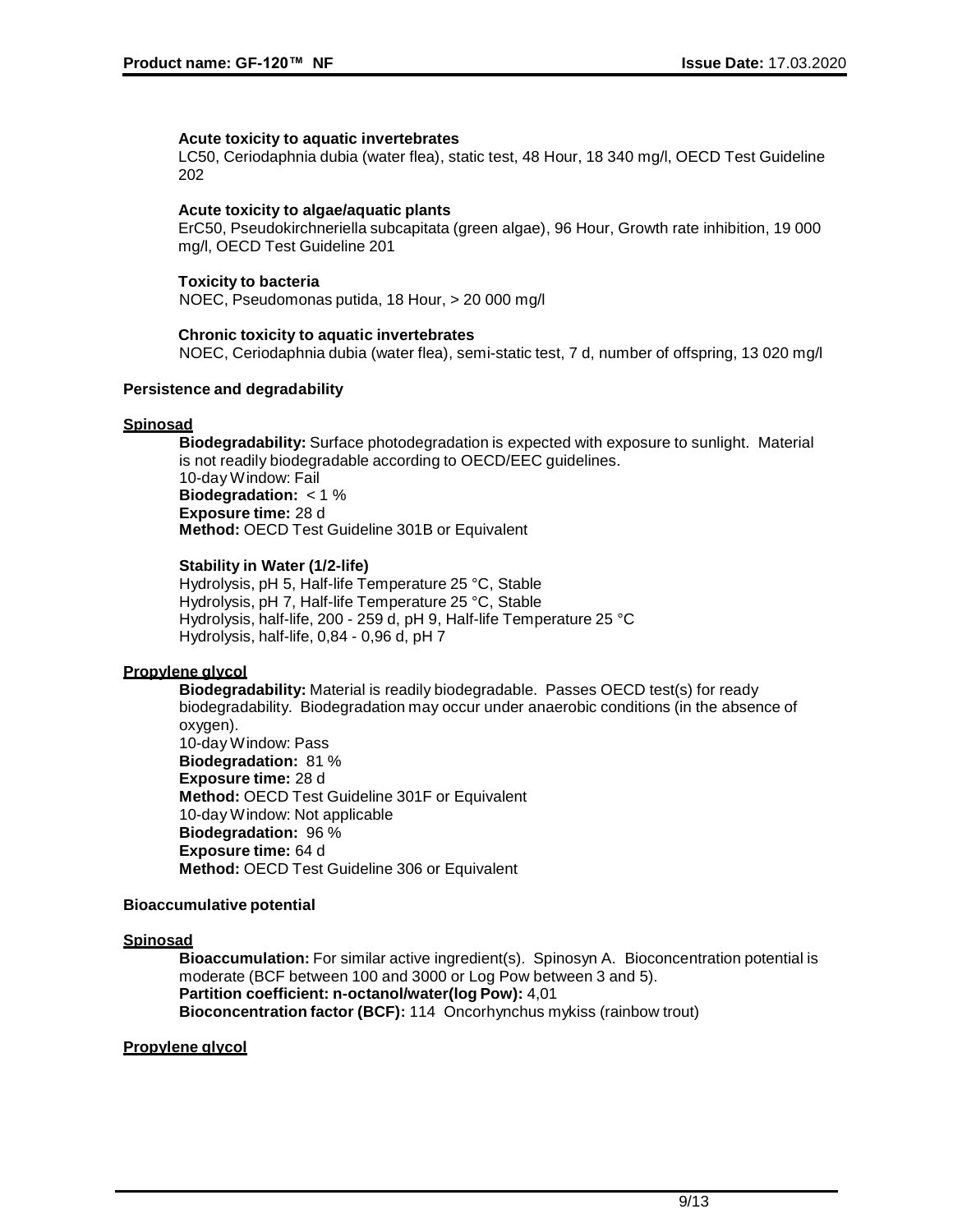**Bioaccumulation:** Bioconcentration potential is low (BCF < 100 or Log Pow < 3). **Partition coefficient: n-octanol/water(log Pow):** -1,07 Measured **Bioconcentration factor (BCF):** 0,09 Estimated.

#### **Mobility in soil**

#### **Spinosad**

For similar material(s): Spinosyn A. Expected to be relatively immobile in soil (Koc > 5000). **Partition coefficient (Koc):** 35024

#### **Propylene glycol**

Given its very low Henry's constant, volatilization from natural bodies of water or moist soil is not expected to be an important fate process. Potential for mobility in soil is very high (Koc between 0 and 50). **Partition coefficient (Koc):** < 1 Estimated.

#### **Results of PBT and vPvB assessment**

#### **Spinosad**

This substance is not considered to be persistent, bioaccumulating and toxic (PBT). This substance is not considered to be very persistent and very bioaccumulating (vPvB).

#### **Propylene glycol**

This substance is not considered to be persistent, bioaccumulating and toxic (PBT). This substance is not considered to be very persistent and very bioaccumulating (vPvB).

#### **Other adverse effects**

#### **Spinosad**

This substance is not on the Montreal Protocol list of substances that deplete the ozone layer.

#### **Propylene glycol**

This substance is not on the Montreal Protocol list of substances that deplete the ozone layer.

## **13. DISPOSAL CONSIDERATIONS**

**Disposal methods:** If wastes and/or containers cannot be disposed of according to the product label directions, disposal of this material must be in accordance with your local or area regulatory authorities. This information presented below only applies to the material as supplied. The identification based on characteristic(s) or listing may not apply if the material has been used or otherwise contaminated. It is the responsibility of the waste generator to determine the toxicity and physical properties of the material generated to determine the proper waste identification and disposal methods in compliance with applicable regulations. If the material as supplied becomes a waste, follow all applicable regional, national and local laws.

## **14. TRANSPORT INFORMATION**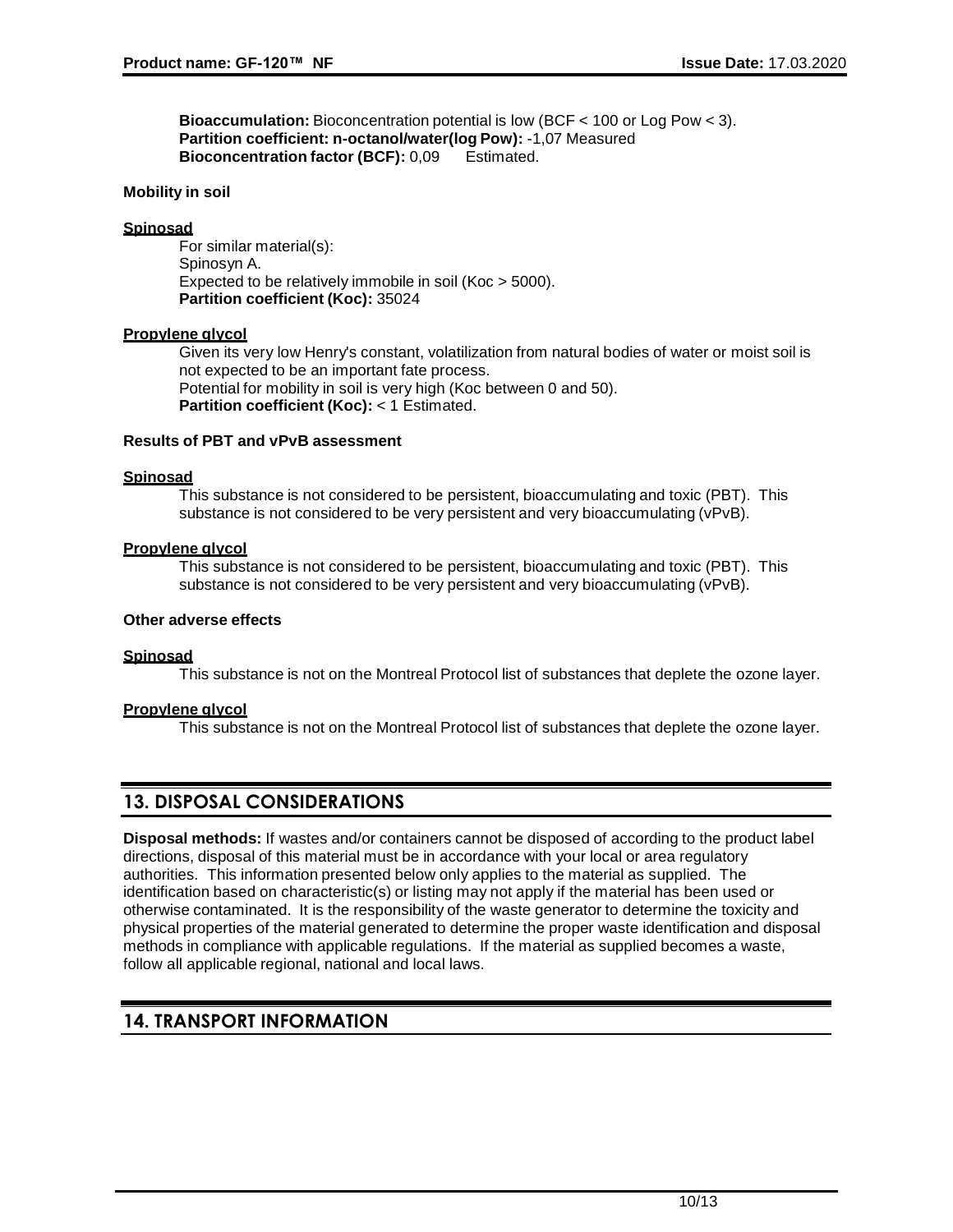**Transport in bulk**

**IBC or IGC Code**

#### **Classification for ROAD and Rail transport:**

Not regulated for transport

#### **Classification for SEA transport (IMO-IMDG):**

Not regulated for transport **according to Annex I or II of MARPOL 73/78 and the**  Consult IMO regulations before transporting ocean bulk

**Classification for AIR transport (IATA/ICAO):**

Not regulated for transport

This information is not intended to convey all specific regulatory or operational requirements/information relating to this product. Transportation classifications may vary by container volume and may be influenced by regional or country variations in regulations. Additional transportation system information can be obtained through an authorized sales or customer service representative. It is the responsibility of the transporting organization to follow all applicable laws, regulations and rules relating to the transportation of the material.

## **15. REGULATORY INFORMATION**

#### **Seveso III: Directive 2012/18/EU of the European Parliament and of the Council on the control of major-accident hazards involving dangerous substances.** Listed in Regulation: Not applicable

**National Fire Code of Canada** Not applicable Classification and labeling have been performed according to Regulation (EC) No 1272/2008.

# **16. OTHER INFORMATION**

| Full text of H-Statements referred to under sections 2 and 3. |                                                       |  |
|---------------------------------------------------------------|-------------------------------------------------------|--|
| H400                                                          | Very toxic to aquatic life.                           |  |
| H410                                                          | Very toxic to aquatic life with long lasting effects. |  |

#### **Revision**

Identification Number: 237818 / A290 / Issue Date: 17.03.2020 / Version: 3.0 DAS Code: GF-1111 Most recent revision(s) are noted by the bold, double bars in left-hand margin throughout this document.

### **Legend**

| Dow IHG | Dow Industrial Hygiene Guideline |
|---------|----------------------------------|
|         |                                  |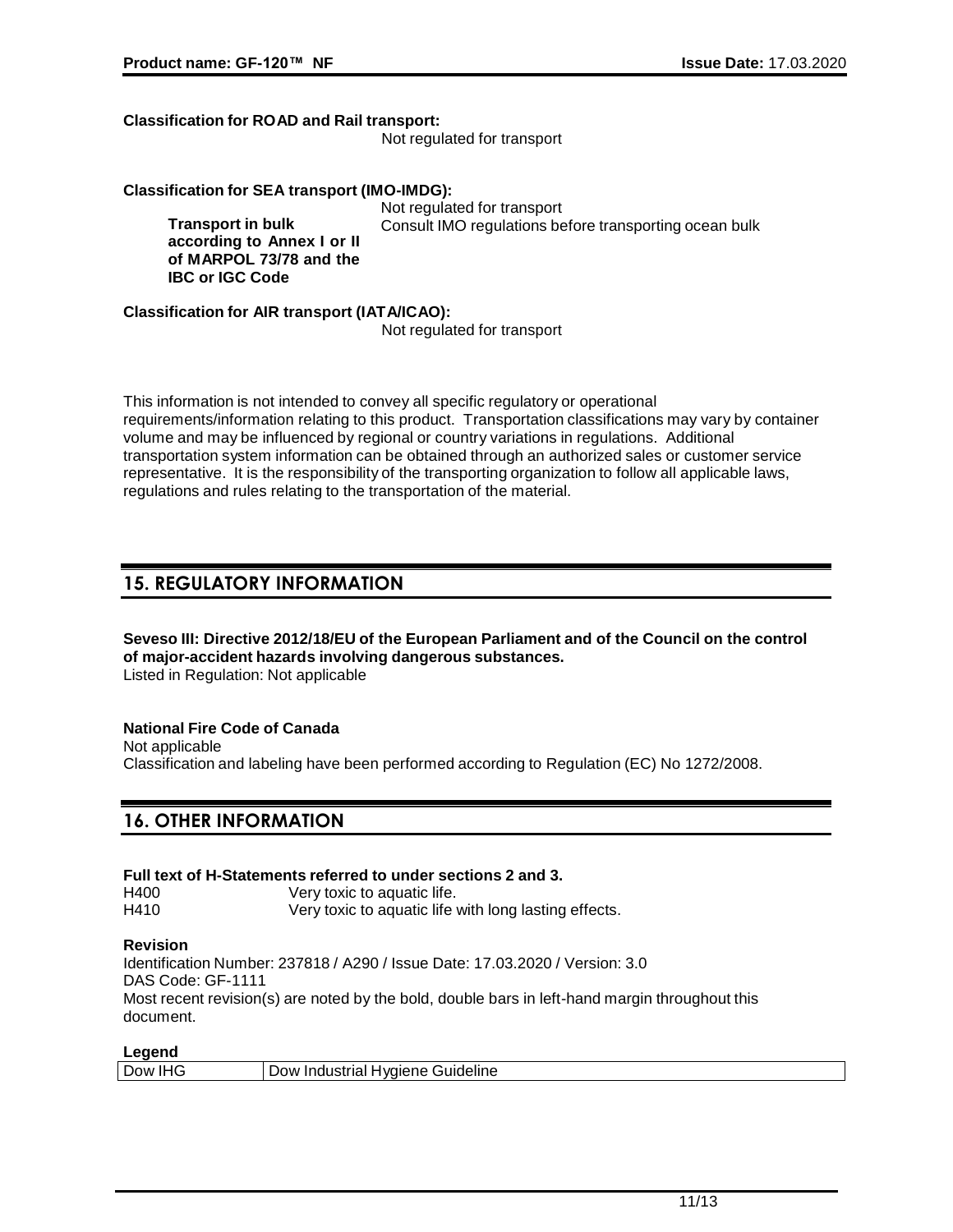| <b>TWA</b>             | 8-hr TWA                                                              |
|------------------------|-----------------------------------------------------------------------|
| TWA OEL-RL             | Long term occupational exposure limits - recommended limit            |
| US WEEL                | USA. Workplace Environmental Exposure Levels (WEEL)                   |
| I ZA OEL               | South Africa. Hazardous Chemical Substances Regulations, Occupational |
|                        | <b>Exposure Limits</b>                                                |
| <b>Aquatic Acute</b>   | Short-term (acute) aquatic hazard                                     |
| <b>Aquatic Chronic</b> | Long-term (chronic) aquatic hazard                                    |

### **Full text of other abbreviations**

ADN - European Agreement concerning the International Carriage of Dangerous Goods by Inland Waterways; ADR - European Agreement concerning the International Carriage of Dangerous Goods by Road; AICS - Australian Inventory of Chemical Substances; ASTM - American Society for the Testing of Materials; bw - Body weight; CLP - Classification Labelling Packaging Regulation; Regulation (EC) No 1272/2008; CMR - Carcinogen, Mutagen or Reproductive Toxicant; DIN - Standard of the German Institute for Standardisation; DSL - Domestic Substances List (Canada); ECHA - European Chemicals Agency; EC-Number - European Community number; ECx - Concentration associated with x% response; ELx - Loading rate associated with x% response; EmS - Emergency Schedule; ENCS - Existing and New Chemical Substances (Japan); ErCx - Concentration associated with x% growth rate response; GHS - Globally Harmonized System; GLP - Good Laboratory Practice; IARC - International Agency for Research on Cancer; IATA - International Air Transport Association; IBC - International Code for the Construction and Equipment of Ships carrying Dangerous Chemicals in Bulk; IC50 - Half maximal inhibitory concentration; ICAO - International Civil Aviation Organization; IECSC - Inventory of Existing Chemical Substances in China; IMDG - International Maritime Dangerous Goods; IMO - International Maritime Organization; ISHL - Industrial Safety and Health Law (Japan); ISO - International Organisation for Standardization; KECI - Korea Existing Chemicals Inventory; LC50 - Lethal Concentration to 50 % of a test population; LD50 - Lethal Dose to 50% of a test population (Median Lethal Dose); MARPOL - International Convention for the Prevention of Pollution from Ships; n.o.s. - Not Otherwise Specified; NO(A)EC - No Observed (Adverse) Effect Concentration; NO(A)EL - No Observed (Adverse) Effect Level; NOELR - No Observable Effect Loading Rate; NZIoC - New Zealand Inventory of Chemicals; OECD - Organization for Economic Co-operation and Development; OPPTS - Office of Chemical Safety and Pollution Prevention; PBT - Persistent, Bioaccumulative and Toxic substance; PICCS - Philippines Inventory of Chemicals and Chemical Substances; (Q)SAR - (Quantitative) Structure Activity Relationship; REACH - Regulation (EC) No 1907/2006 of the European Parliament and of the Council concerning the Registration, Evaluation, Authorisation and Restriction of Chemicals; RID - Regulations concerning the International Carriage of Dangerous Goods by Rail; SADT - Self-Accelerating Decomposition Temperature; SDS - Safety Data Sheet; SVHC - Substance of very high concern; TCSI - Taiwan Chemical Substance Inventory; TSCA - Toxic Substances Control Act (United States); UN - United Nations; UNRTDG - United Nations Recommendations on the Transport of Dangerous Goods; vPvB - Very Persistent and Very Bioaccumulative

#### **Information Source and References**

This SDS is prepared by Product Regulatory Services and Hazard Communications Groups from information supplied by internal references within our company.

DOW AGROSCIENCES SOUTHERN AFRICA PTY LTD urges each customer or recipient of this (M)SDS to study it carefully and consult appropriate expertise, as necessary or appropriate, to become aware of and understand the data contained in this (M)SDS and any hazards associated with the product. The information herein is provided in good faith and believed to be accurate as of the effective date shown above. However, no warranty, express or implied, is given. Regulatory requirements are subject to change and may differ between various locations. It is the buyer's/user's responsibility to ensure that his activities comply with all federal, state, provincial or local laws. The information presented here pertains only to the product as shipped. Since conditions for use of the